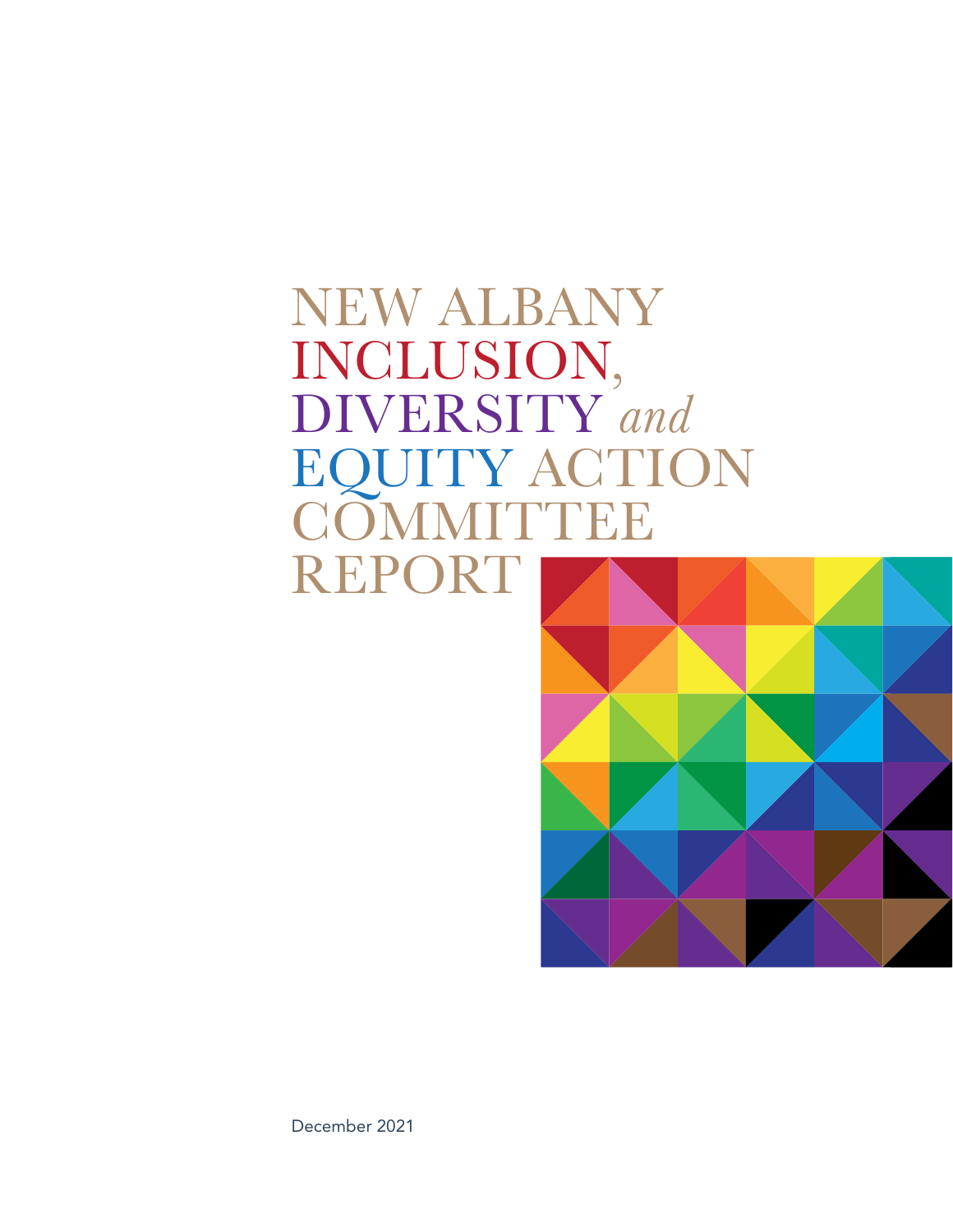We are excited to share with you the recommendations of the New Albany Inclusion, Diversity & Equity Action (IDEA) Committee. On behalf of our City Council and staff, we want to thank the committee members for their generous time and commitment to this important work.

In New Albany, community truly does connect us. We are a City that is nationally recognized for having a "strategy" designed to improve our quality of life and protect everyone's investment for the long term. Community engagement is the central characteristic that informs and influences this work.

Our ability to embrace change is the result of actively collaborating with our residents, business partners and community stakeholders—listening to them and learning from them—to create a shared vision for our future that brings people together. If we are to live up to this ideal, we must celebrate our diversity and aspire to achieve inclusion and equity.







## ACHIEVING A MORE WELCOMING **COMMUNITY**



As a community that prides itself on being welcoming, we recognize that diversity, inclusion and equity are multifaceted issues that we must tackle holistically to better support underrepresented groups and address the needs of our increasingly diverse constituency.

The release of these recommendations is only one step in the ongoing process of self-evaluation and improvement. The implementation of the recommendations will:

- Increase community awareness and educational opportunities around diversity, equity and inclusion.
- Strengthen partnerships between the City and community stakeholders to influence, uplift and support existing and emerging IDEA initiatives in New Albany.
- Sustain ongoing efforts by creating a successor board to the IDEA Committee.
- Align diversity, equity, inclusion and accessibility practices in the City's daily work.
- Increase full and diverse participation in all City projects and initiatives.

By working together, we can cultivate real and lasting change in our community. The following recommendations will serve as our guide.

Mahlane Eris

Mayor Sloan Spalding Councilwoman Marlene Brisk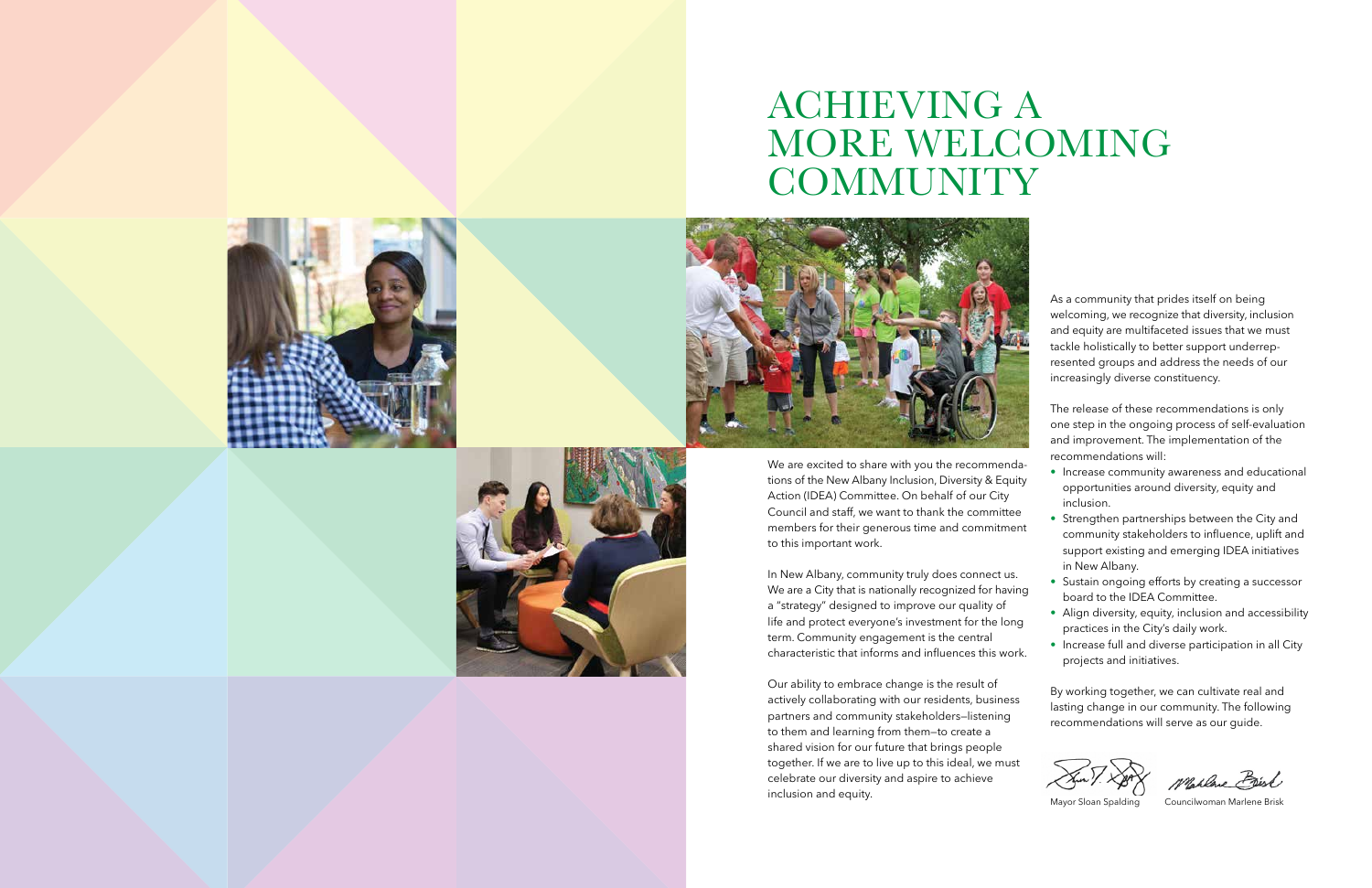We wish to thank the following individuals who generously contributed their time and insights to assist in developing recommendations for building a more welcoming and inclusive New Albany and to the consultants who guided us through the process.

**City of New Albany** 

#### Mayor Sloan Spalding Councilwoman Marlene Brisk

**IDEA Committee Members** 

Ben Collins Nicole Dempsey Angela Douglas Vida Farwana LaVerne Fudge-Williamson Ofra Eliav Greenshtein Mohit Gupta Abraham J. Jacob Kimberly Lee Minor Paul Naumoff Nwando Olayiwola, MD Shohba Painter Anita Patel Benjamin Reid Tiana Samuels Renee Shumate Jennie Wilson

**City Administration**  Joe Stefanov, City Manager Adrienne Joly, Director of Administrative Services Jennifer Mason Lindsay Rasey Chris Christian



**Consultants** Lisa White, PhD

**Raising the Bar Performance Group, LLC**  Courtnee Carrigan, Founder and Senior Consultant

Sarah Thompson, Management Consultant

## GRATITUDE FOR OUR GENEROUS CONTRIBUTORS

### OUR PURPOSE

The IDEA Committee, with the input of New Albany residents, will develop a set of recommendations for our City with the goal of creating a more welcoming and inclusive community.

We wish to encourage a diverse citizenship and to inspire participation by including everyone in community activities and leadership roles within New Albany.

New Albany takes great pride in collaborating with residents, businesses and community partners through our strategic planning process to achieve an outstanding community of choice. Since the first strategic plan was adopted in 1998, it has been updated every five years, based upon community input and sound planning principles, to effectively manage our growth.



Our strategic plans address connectivity, pedestrian-friendly amenities, mixed-use environments, parks and open spaces, quality architecture, traditional neighborhoods, versatile residential choices, economic development and environmental sustainability. From the beginning, we have worked to ensure that New Albany's four pillars – lifelong learning, arts and culture, health and wellness and environmental sustainability – are reflected in our future vision.

During the most recent planning process, a new topic, community-wellbeing, emerged as a direct result of feedback from our constituents with the goal of "fostering a more healthy, supportive, livable and inclusive New Albany for all community members" by focusing on the following objectives:

- Foster an inclusive and welcoming sense of community.
- Continue open City communication with the public.
- Encourage programming to support the needs of all residents.
- Support initiatives that enhance community well-being and happiness.

## NEW ALBANY'S **COMMUNITY** WELL-BEING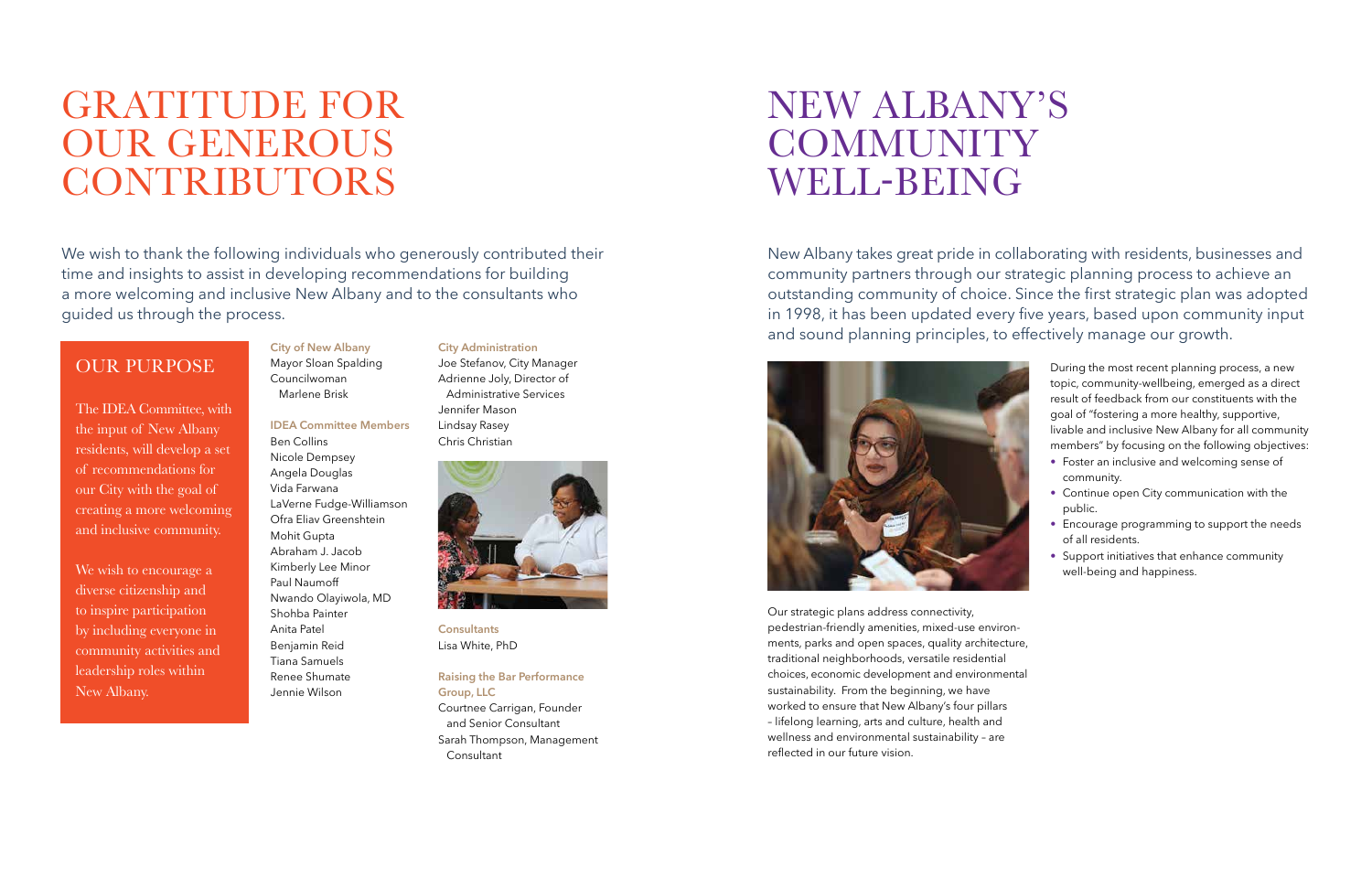In response to community input and against the backdrop of a social awakening across the country regarding diversity, inclusion and equity, the City chose to turn a lens on itself to understand how we live up to our commitment to be a welcoming, inclusive community.

As the City began to explore these issues more fully, a review

of best practices and model programs led us to the creation of the Inclusion, Diversity & Equity Action (IDEA) Committee in the summer of 2020. Under the capable and passionate guidance of Mayor Sloan Spalding and Councilwoman Marlene Brisk and in partnership with our residents, business community, council, administration, consultants and others, we embarked on a journey to educate ourselves through open and honest dialogue.

As the City strived to achieve a better understanding of the needs and expectations of our constituents, it became evident that we did not have a strategy to effectively address issues of inclusion, diversity and equity. We needed greater representation and input from minority members of our community and a more accurate assessment of how New Albany is perceived by the people who live and work here.

The IDEA Committee was designed to include a mix of residents and community partners with a diverse range of backgrounds, experiences and perspectives that would result in a robust exchange of ideas as well as information. Their purpose was to develop a set of recommendations to create a more welcoming and inclusive community with the goal of including more residents in community initiatives and leadership roles.

The IDEA Committee proceeded to work with consultants to design, implement and facilitate a process that included education, candid discussion and recommendations for the path forward.

Three core components were explored in the development of the IDEA Committee's recommendations: 1) Programming and Events, 2) Developing Partnerships, and 3) Increasing Communication. In addition to these areas of focus, the IDEA Committee also became a forum for problem-solving regarding areas of concern for the community.

### HOW WE LIVE UP TO OUR COMMITMENT



# IDEA COMMITTEE MILESTONES

Programming and Events

### Developing Partnerships

Increasing Communication

| <b>DEC 2020</b>   | First IDEA Committee convened                                                                                  |
|-------------------|----------------------------------------------------------------------------------------------------------------|
| <b>JAN 2021</b>   | Statement of purpose and working definitions developed                                                         |
| <b>FEB 2021</b>   | Committee structure and planning process created                                                               |
| <b>MAR 2021</b>   | Workgroup process established                                                                                  |
| <b>APRIL 2021</b> | Street signs reviewed; recommendations approved                                                                |
| <b>MAY 2021</b>   | Meeting focuses on programs and events; sought community input at<br>New Albany Farmers Market                 |
| <b>JULY 2021</b>  | Program and event recommendations approved; partnerships reviewed;<br>sought community input at Farmers Market |
| <b>AUG 2021</b>   | Partnership recommendations approved; sought community input at<br><b>Farmers Market</b>                       |
| <b>SEPT 2021</b>  | New Albany communications reviewed                                                                             |
| <b>OCT 2021</b>   | Communication recommendations approved                                                                         |
| <b>NOV 2021</b>   | Committee appreciation event; final recommendations shared                                                     |
| <b>DEC 2021</b>   | Committee recommendations presented to City Council                                                            |
|                   |                                                                                                                |

#### **OUR WORK**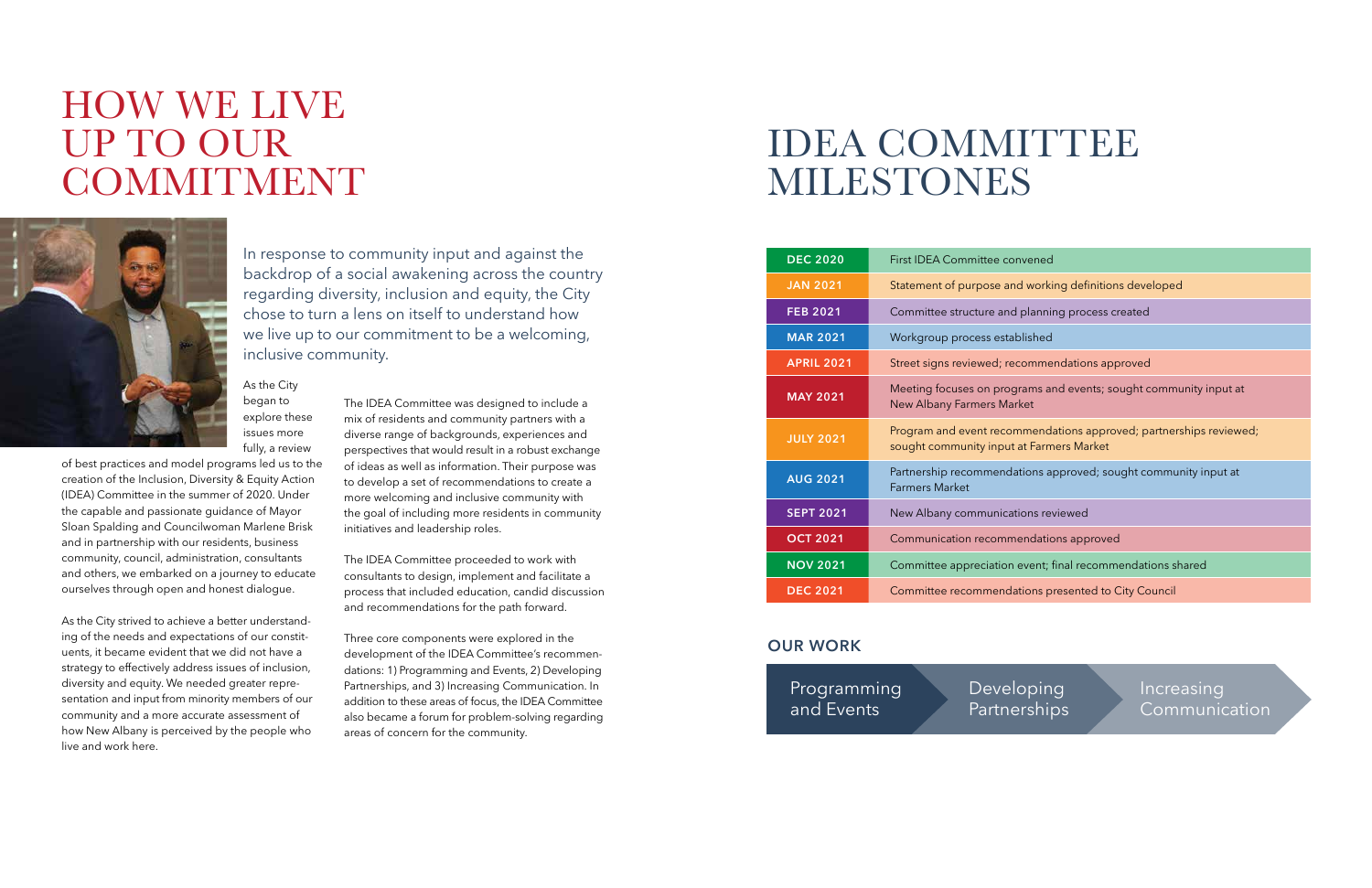My focus and goal during my tenure on the IDEA Committee has been to listen, research and, ultimately, recommend substantive policy that encourages and creates an environment to support generational inclu sion. For our community to achieve full inclusion, we need children to be born and raised with a desire to want to call New Albany home throughout their lives, no matter their gender, race,

orientation or creed.

*~ Abraham J. Jacob, Idea Committee Member and* 

*New Albany Resident*









I want my children to grow up in an inclusive community that appreciates and cele brates our amazing diversity, and that sees people for who they are and can be accepting. If we embrace each other and are open to learn from each other, we will be stronger. New Albany is beautifully diverse in ways other communities aren't. The issue is not diversity. The issue is inclusion and equity.

*~ Kimberly Lee Minor, Idea Committee Member and New Albany Resident*



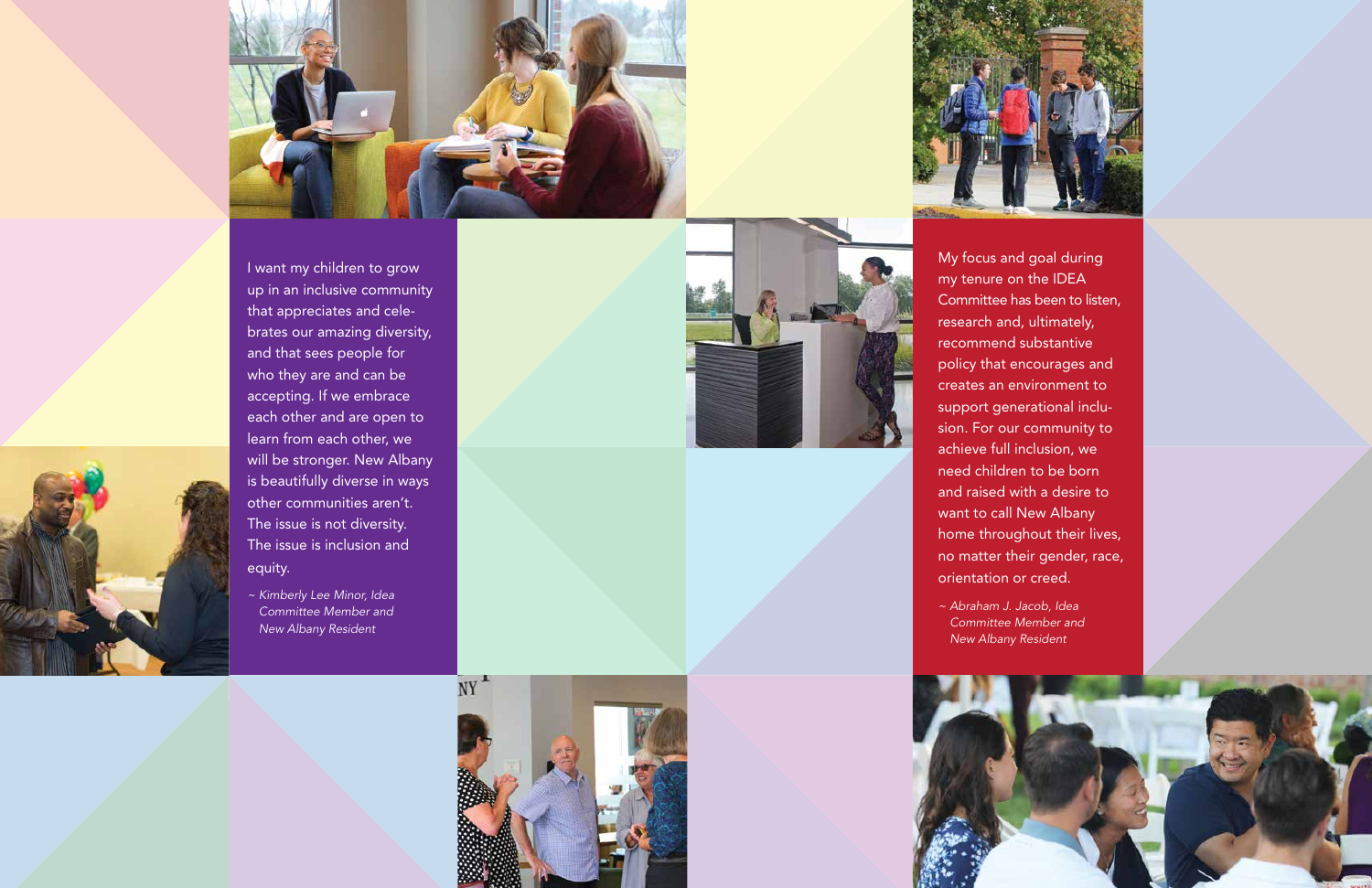



I believe strong communities are built by people who welcome, support and en courage each other. To build and sustain this strength in New Albany, we must invest time to identify, understand and value each resident's unique story. The result of our investment could be amazing. We would become the community where the individual strengths of all our residents are harnessed for everyone's benefit, and everyone would feel welcome.

*~ Jennie Wilson, Idea New Albany Resident*

*Committee Member and* 



Our fullest sense of community cannot be achieved unless individuals of different cultures, back grounds,beliefs and inter sections feel a sense of belonging, appreciation and opportunity. The physical community and relational community are two sides of the same coin. By adopting inclusive and equitable strategic action, New Albany is investing in relational community. It's an investment that is equally as important as the efforts we dedicate to the built environment.

*~ Tiana Samuels, Idea Committee Member and New Albany Resident*





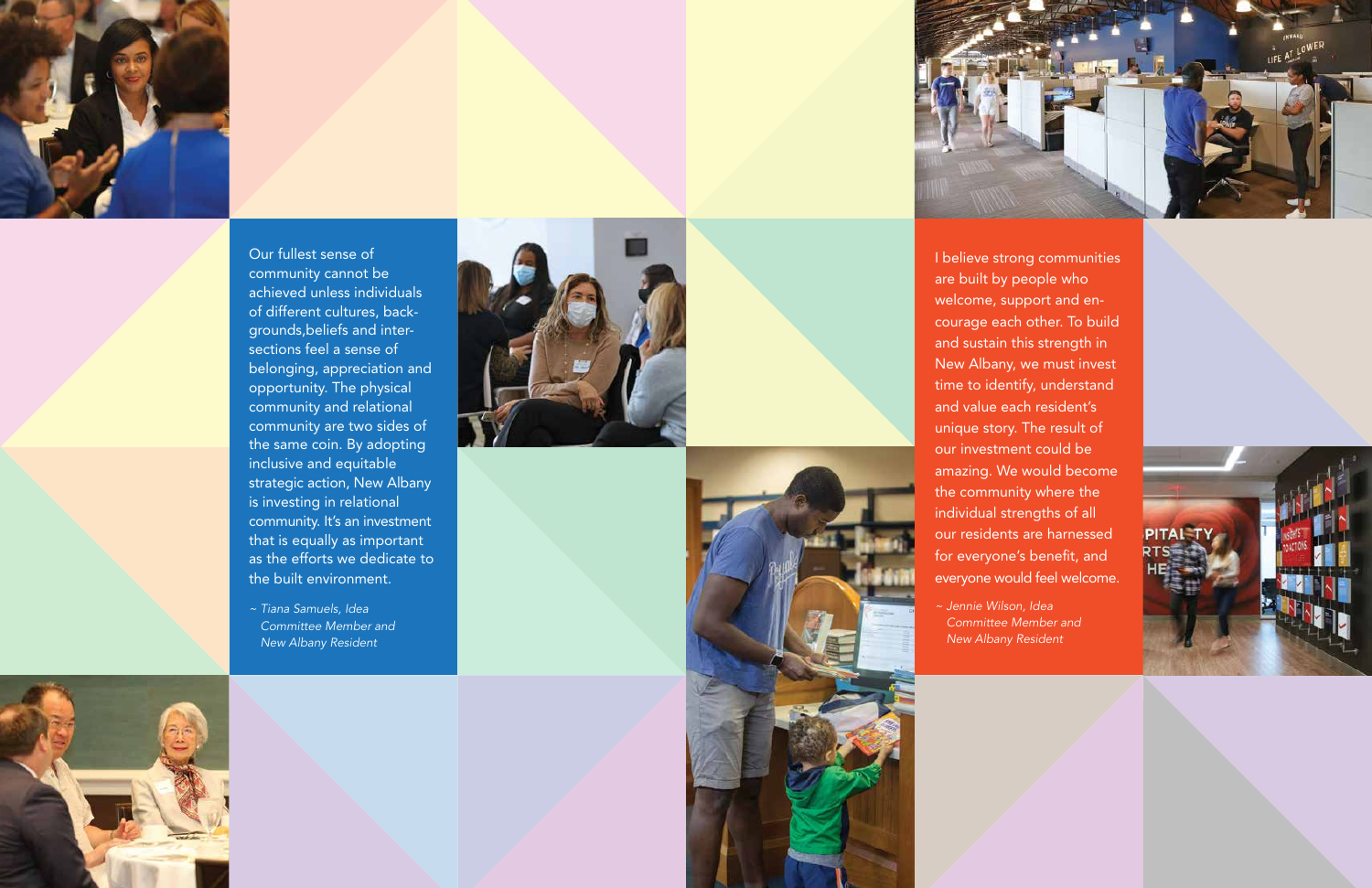The establishment of the IDEA Committee was a pivotal first step toward building a stronger, healthier and more welcoming New Albany. The diverse voices of this committee resulted in open, candid and honest conversations that thriving cities across the nation are hosting right now. The members of the IDEA Committee personify the level of resident engagement and private partnership that is needed to improve policies, practices and structures throughout New Albany.

New Albany is already a diverse City. Through these recommendations, City Council can continue to embrace growth and develop systems and policies to promote a fully inclusive and equitable community for all. Our hope is that we can lift up all of our residents and continue to increase our inclusion efforts by advocating for public and private sector



policies that promote diversity, inclusion and equity. These recommendations will require the active participation of City leaders, residents, businesses and community partners. It will take intentional and transparent practices to create and sustain an environment where all feel welcome.

## OUR FIRST STEP TOWARD A STRONGER, HEALTHIER FUTURE

### IDEA COMMITTEE RECOMMENDATIONS

|                | Convene a community conversation to discuss street sign name concerns; share results of the street<br>name analysis and seek community input. Immediate actions that can be taken include A) Changing<br>the name of Planters Grove subdivision; and B) Creating a historical marker explaining the origin of<br>the subdivision name and the community awareness that prompted its change.*                                                                                                                                                      |
|----------------|---------------------------------------------------------------------------------------------------------------------------------------------------------------------------------------------------------------------------------------------------------------------------------------------------------------------------------------------------------------------------------------------------------------------------------------------------------------------------------------------------------------------------------------------------|
| $\overline{2}$ | In keeping with the community pillar of Lifelong Learning, increase community awareness and<br>educational opportunities around diversity, equity and inclusion by A) Partnering with the school<br>district for school-age outreach; and B) Drafting an intolerance of racism message to display, share<br>and promote community-wide.*                                                                                                                                                                                                          |
| 3              | Create a vendor review process to ensure vendors reflect and are responsive to our commitment<br>to diversity, equity and inclusion by A) Developing more robust inclusion criteria; and B) Including<br>specific goals to quantify and evaluate progress.*                                                                                                                                                                                                                                                                                       |
|                | Create a welcoming initiative for new residents and periodic open houses. Additional recom-<br>mendations include A) Creating a Day of Service community event; B) Partnering with New Albany<br>Community Foundation on its Multicultural Film Festival; C) Developing an inclusive calendar and<br>presentations to coincide with different awareness months, including mental health awareness, pride<br>awareness, etc.; and D) Including related community events in one location on the city website.                                       |
| 5              | Strengthen partnerships with community stakeholders to influence, uplift and support existing and<br>emerging IDEA initiatives by A) Catalogue current and emerging efforts in New Albany that advance<br>IDEA; B) Evaluate which community efforts have needs that intersect with City objectives and<br>determine type of support it is uniquely positioned provide; and C) Form small groups of partners<br>to act on driving change through specific partnerships.                                                                            |
|                | Create a successor board to the IDEA Committee to continue to elevate awareness, drive change<br>and weave diversity, equity and inclusion into the fabric of our community. As the City of New Albany<br>explores how to develop a formal structure to sustain and continue this committee's work, it can<br>A) Equip the City to serve as a hub for these activities with partner organizations as the spokes; and<br>B) Establish one goal and one shared outcome for the successor organization in addition to its other<br>responsibilities. |
|                | Embed diversity into programming. Create a process to incorporate race, gender, neurodiversity,<br>and other dimensions of diversity considerations when evaluating what programming is needed and<br>adding programming.                                                                                                                                                                                                                                                                                                                         |
| 8              | Support full and community-reflective participation in the resident survey via IDEA input into the<br>survey and with an awareness campaign to increase participation among all residents.                                                                                                                                                                                                                                                                                                                                                        |
| 9              | Create an IDEA Content Calendar that includes guest columns, IDEA update columns, "my story" videos<br>and other resident-focused content to showcase the diversity dimensions present in New Albany.                                                                                                                                                                                                                                                                                                                                             |
| 10             | Build equity in New Albany by embedding IDEA into all municipal policies, practices and procedures.                                                                                                                                                                                                                                                                                                                                                                                                                                               |
|                | Capitalize on the unique opportunity to amplify diversity and inclusion in the school district by<br>partnering in the creation of a district wide mentoring program. The program creates an<br>opportunity to bring diverse professionals to the district to support career preparedness and core<br>skills needed for advancement in an inclusive society.                                                                                                                                                                                      |

\*Recommendations presented June 2021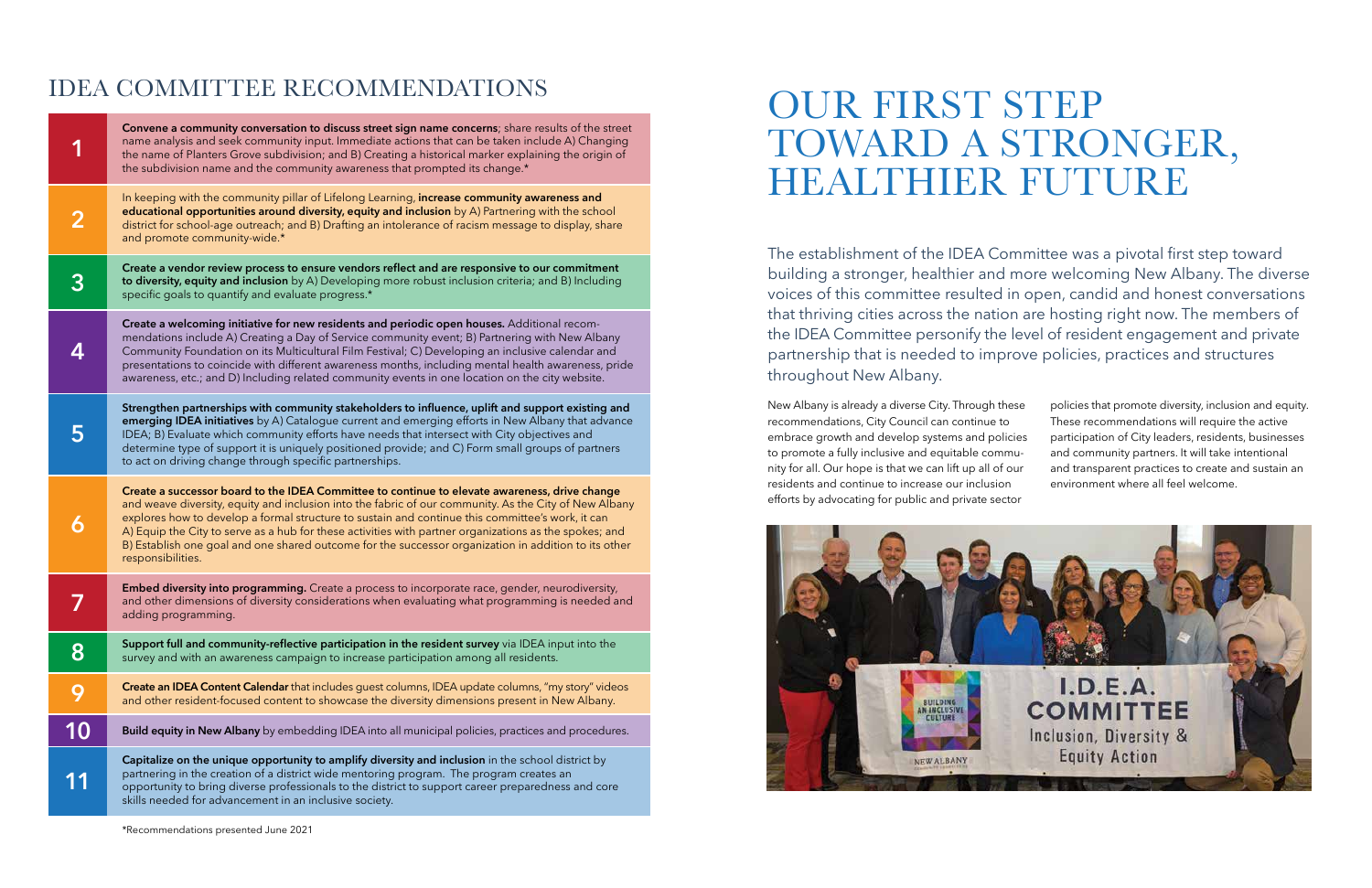A common vocabulary is vital to the success of diversity, equity, inclusion and accessibility initiatives. The IDEA Committee quickly realized that we needed to develop a fundamental understanding of these terms and their meaning so that we can advance together.

## UNDERSTANDING OUR COMMON LANGUAGE

### **DIVERSITY**

Psychological, physical, and social differences that occur among all individuals; including but not limited to race, ethnicity, nationality, religion, socioeconomic status, education, marital status, language, age, gender, sexual orientation, mental or physical ability, and learning styles. Diversity is all the ways people are different and the same at the individual and group levels. Even when people appear the same, they are different. Organizational diversity requires examining and questioning the makeup of a group to ensure that multiple perspectives are represented.

### **INCLUSION**

The act of creating environments in which any individual or group can be and feel welcomed, respected, supported, and valued to fully participate and bring their full, authentic selves to work. An inclusive and welcoming climate embraces differences and offers respect in the words/actions/ thoughts of all people.

### **EQUITY**

The guarantee of fair treatment, access, opportunity, and advancement while at the same time striving to identify and eliminate barriers that have prevented the full participation of some groups. The principle of equity acknowledges that there are historically underserved and underrepresented populations, and that fairness regarding these unbalanced conditions is needed to assist equality in the provision of effective opportunities to all groups. Equity requires commitment to strategic priorities, resources, respect, and civility, as well as ongoing action and assessment of progress toward achieving specified goals.

### **ACCESSIBILITY**

Accessibility\* is giving equitable access to everyone along the continuum of human ability and experience. Accessibility encompasses the broader meanings of compliance and refers to how organizations make space for the characteristics that each person brings.

\* Courtesy of the American Alliance of Museums